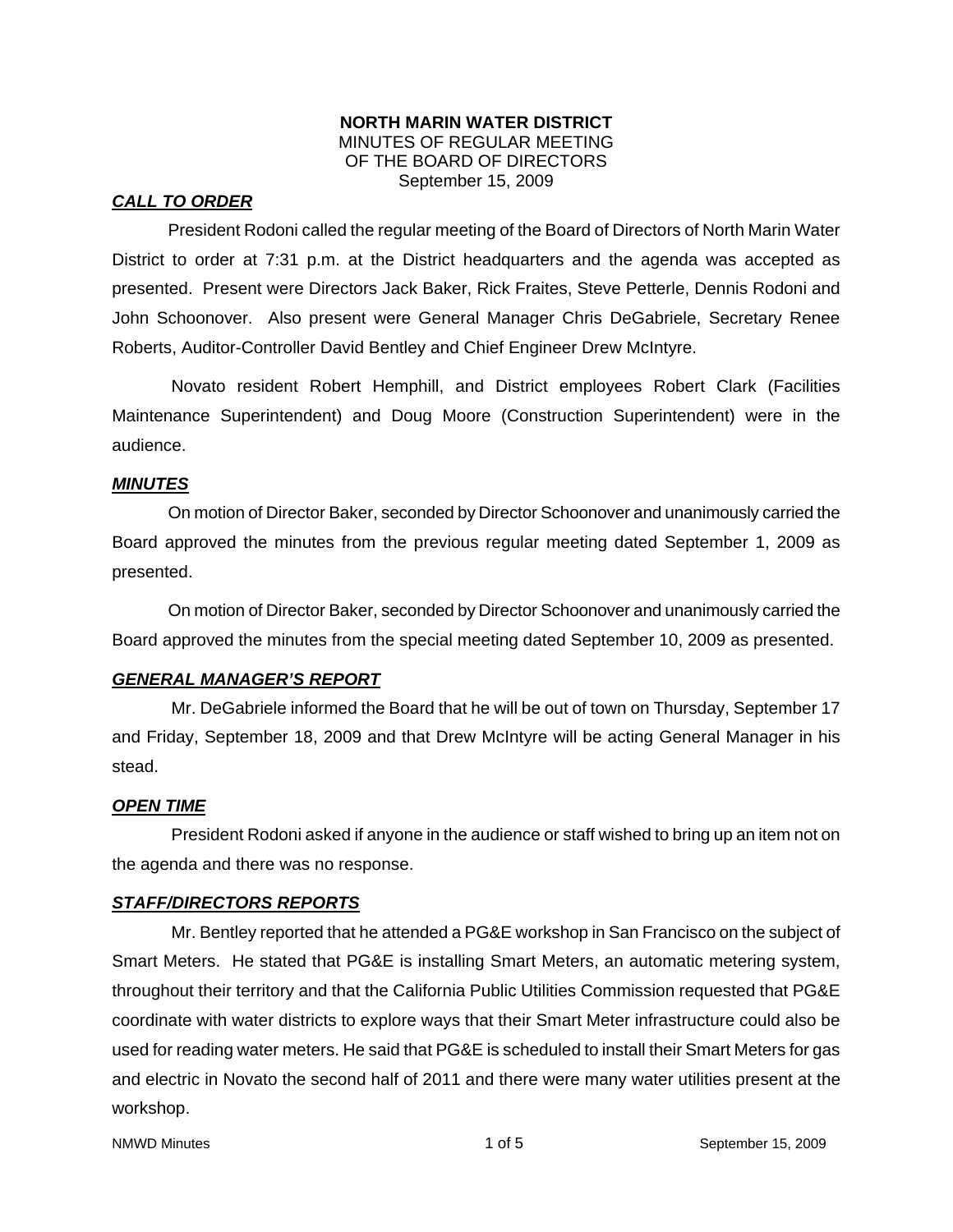#### *MONTHLY PROGRESS REPORT*

Mr. DeGabriele presented the Progress Report for the month of August and stated that Novato total water production is down 12% from one year ago; Sonoma County Water Agency production is down nearly 40% for the period of June through August compared to same period in 2004 and total water production for the same period compared to 2004 is down 29%. He reported that the District is meeting the State Water Resources Control Board (SWRCB) requirements to reduce diversions by 25% and also meeting the goal of water conservation stipulated by the SWRCB.

Mr. DeGabriele stated that water production in West Marin is down 11% compared to one year ago and down 13% fiscal year to date; Stafford Treatment Plant water production was up 17% fiscal year to date and 17% for the month of August. He further stated that recycled water production is down likely because Stone Tree Golf Course system is not irrigating as much as the previous year*.* He said that Oceana Marin is in good shape and both treatment and storage ponds continue to discharge. Mr. DeGabriele noted that the High Efficiency Toilets and Washing Machine rebates continue to be popular water conservation measures and Water Smart Home Surveys continue to be scheduled. He advised that in the Summary of Complaints and Service Orders, the number has significantly dropped (18%) from one year ago, despite the increase in the number of water quality complaints due to the failure of the Granular Activated Carbon filters at Stafford Treatment Plant.

Mr. Bentley reported that the District ended the month of August with \$7.2M in the bank; half was invested in the State Treasury, one-quarter invested in medium corporate notes and the balance in Certificates of Deposits in local banks. He stated that the District portfolio was earning at a rate of 1.64%; the State Treasurer's rate is 0.9%, and the cash balance increased \$67,000.

### *CONSENT CALENDAR*

 On the motion of Director Petterle, seconded by Director Baker and unanimously carried the following item was approved on the consent calendar:

### *REQUEST OUT-OF-STATE TRAVEL FOR CHIEF ENGINEER*

The Board approved out-of-state travel for Drew McIntyre to attend the American Water Works Association Fall Conference Pipeline Rehabilitation Committee meeting in Las Vegas, NV.

#### *ACTION CALENDAR*

### *CONSIDER: REQUEST FOR BILL ADJUSTMENT – HEMPHILL*

Mr. Bentley informed the Board that Robert Hemphill is in attendance to address the Board regarding his final bill of over \$3,000 for water usage at his former residence. He said there is no

NMWD Minutes **2 of 5** September 15, 2009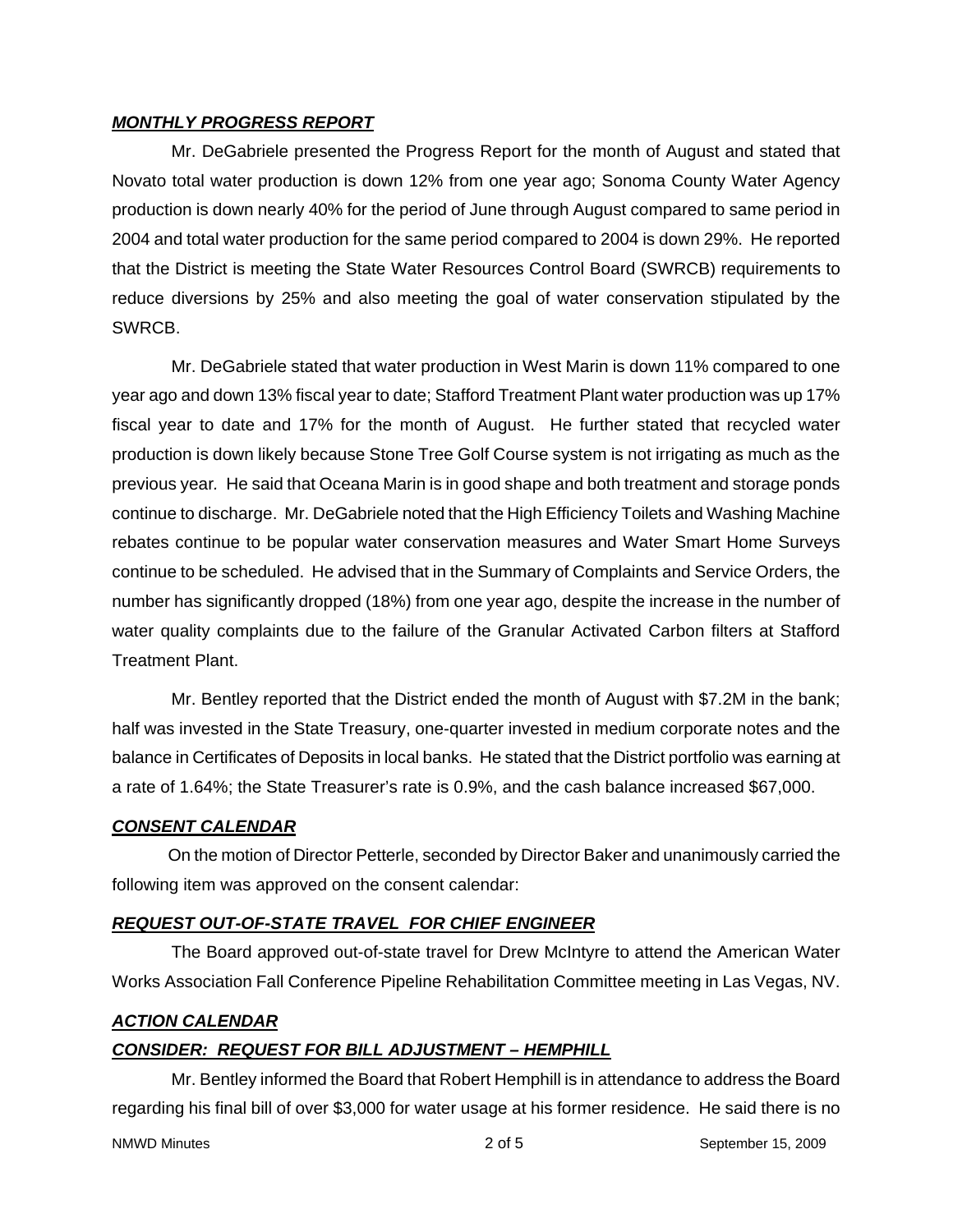question that Mr. Hemphill used the water that is reflected in the bill, but that Mr. Hemphill is concerned with the amount of the bill. He said that it was explained to Mr. Hemphill that staff does not have the authority to waive the charges and that he could appeal to the Board; however, under the District Bill Adjustment Policy, he does not qualify for a bill adjustment.

Mr. Hemphill described his efforts to conserve water and stated that his usage has dropped 31% in the last four years but that his water bill increased 53% during that time. He stated that he felt the rate increase was unethical and it does not seem fair to penalize customers who have large landscaped areas.

Director Rodoni asked Mr. Bentley to explain when the new rates became effective. Mr. Bentley responded that the rate changes became effective June 1 and that Mr. Hemphill's bill is for the period June 13 through August 14.

Director Fraites stated that the reason for the high bill is due to Mr. Hemphill's high water use.

Mr. Hemphill argued that his water savings over the past four years should be taken into account and that he felt it very unfair that the same amount of water is used for a tier threshold upon a customer with acreage as a customer residing in an apartment.

Director Baker stated that he sympathized with Mr. Hemphill and credited him for his water saving efforts, but that the water being used is due to the size of his property and extensive landscaping. He said that the Conservation Incentive Rate was designed to target the high end users and to encourage conservation.

Director Petterle said that Mr. Hemphill's water use was "obscene" and that no action by the Board is warranted and suggested the Board move on with the agenda.

There was no further discussion, and Mr. Hemphill left the meeting.

### *INFORMATION ITEMS*

# *UPDATE FOR STAFFORD TREATMENT PLANT BACKFLOW METER & CHECK VALVE PROJECT*

Mr. McIntyre provided an update to the Board on the grant money awarded to the District from the State of California for the Stafford Treatment Plant Backflow Meter and Check Valve Project. He said that all executed documents have been received from the state. He stated that third party inspection is required even though this is considered to be a small job. He explained that the American Recovery and Reinvestment Act (ARRA) grant documents are designed for multimillion dollar projects and there is not an option to waive this requirement. Mr. McIntyre advised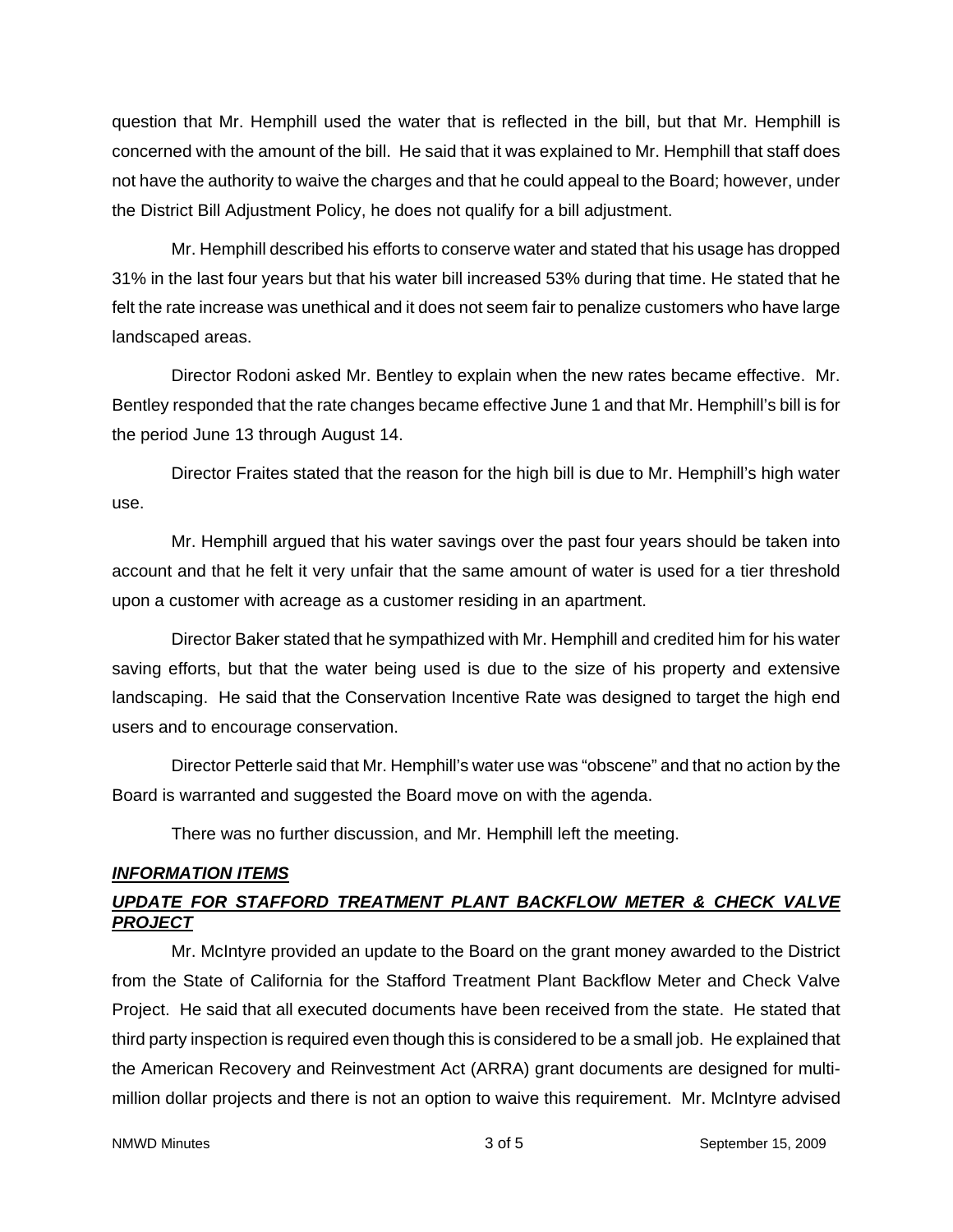that the District has sent a request for proposal for third party inspection to five construction management firms and he will return to the Board with staff's recommendation for Board approval.

### *EMPLOYEE ASSOCIATION ELECTION RESULTS*

Mr. Bentley informed the Board that the eligible employees voted for all three representation units to be represented by the North Marin Water District Employees Association and negotiations will begin next week. He advised that staff from the office of Wiley, Price and Radulovich will help facilitate the agreement and by next meeting he hopes to inform the Board of the issues put on the table by both employees and management.

## *FUTURE CALPERS RETIREMENT COST*

Mr. Bentley stated that CalPERS reported that they lost 23% of their investment portfolio balance in the last year and that they will be raising employer contribution rates to recover the losses and decided to spread it over a thirty year period to mitigate the impact on public agencies. He said that, assuming District salaries stay the same, an additional \$250,000 per year five years from now will be needed to cover retiree benefits. He said that CalPERS is anticipating that they will earn an average return of 7.75% each year and future contribution rates will be adjusted to compensate if the rate of return is more or less 7.75%.

### *NORTH BAY WATERSHED ASSOCIATION MEETING – SEPTEMBER 11, 2009*

Director Fraites provided a summary of the North Bay Watershed Association meeting on September 11, 2009 wherein there was a presentation on a proposed recreational complex at Smith Ranch Road in San Rafael; and he informed the Board that the NBWA authorized funds toward a study on "Adapting to Climate Change."

### *MISCELLANEOUS*

The Board received the following miscellaneous items: Disbursements, Leadership Novato Class 2010, Notice of Public Hearing – Verizon Wireless Appeal of Use Permit and Design Review Approval. The Board also received the following news articles: California's Man-Made Drought, Santa Rosa ready to sue for more water and Salinity Notices.

### *CLOSED SESSION*

President Rodoni adjourned the Board at 7:58 p.m. into closed session for:

1) Conference with Legal Counsel – Existing Litigation - Pursuant to Government Code subdivision (b) of Section 54956.9 (one case Electronic Innovations);